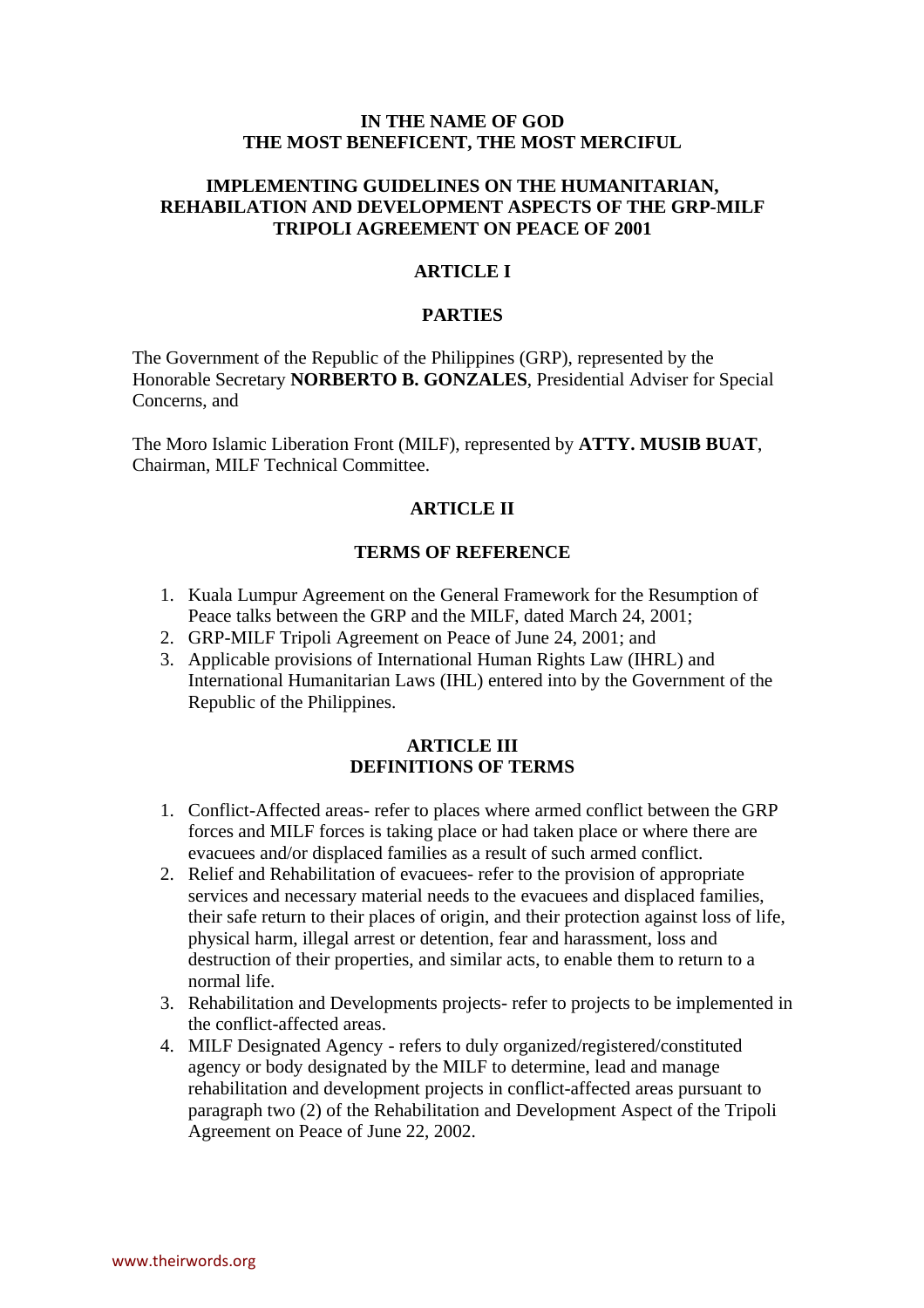5. Government Agencies- refer to the national and local agencies of the government involved in the rehabilitation and development projects in areas affected by the conflict.

## **ARTICLE IV RESPECT FOR HUMAN RIGHTS AND OBSERVANCE OF INTERNATIONAL HUMANITARIAN LAW**

- 1. This Agreement will safeguard the observance of the international humanitarian laws, respect for internationally recognized human rights and fundamental freedoms for all persons within Mindanao. The GRP will secure to all persons within its jurisdiction or territory the highest level of recognized human rights and fundamental freedoms. The GRP shall grant recognized accredited human rights agencies and organizations full access to monitor the human rights situation in conflict-affected areas.
- 2. In case of violation of human rights or humanitarian laws, the Joint Coordinating Committees on the Cessation of Hostilities (CCCH) of the GRP and the MILF shall act in accordance with the provisions of Article IV of this Agreement.
- 3. The Parties will cooperate fully with the International Committee of the Red Cross (ICRC) to facilitate its work in accordance with its mandate, ensuring full access to such persons, irrespective of their status, wherever they might held, for visits in accordance with ICRC's standard operating procedures.
- 4. In conformity with international humanitarian law, each Party shall provide information, through the tracing mechanism of the ICRC, to families of all persons who unaccounted for. The GRP and MILF will cooperate fully in determining the identity, whereabouts, and fate of those missing persons.
- 5. The Parties shall cooperate in the investigation and prosecution of serious violations of international humanitarian laws and human rights as well as violations of this Agreement.

# **ARTICLE V**

# **IMPLEMENTATION OF PROJECTS**

To pave the way for the immediate return of evacuees to their places of origin and for their relief and rehabilitation, and in the implementation of relief, rehabilitation and development projects in areas affected by the conflict, as stipulated in the GRP-MILF Tripoli Agreement on Peace dated June 22, 2001 , the Parties are hereby committed as follows:

- 1. The MILF, in order to determine, lead, and manage rehabilitation and development projects in the areas affected by the conflict, will establish a project implementing body, which will have the power and function to receive and disburse private and GRP funds. And in the case of GRP funds, it will observe pertinent Government rules and procedures, pursuant to the provision of paragraph B-2 of the GRP-MILF Tripoli Agreement on Peace of June 22, 2001.
- 2. The GRP and concerned government agencies, in coordination with the MILF, will continue to undertake the rehabilitation and development efforts in the conflict-affected areas. Consistent with GRP's resolve to task the Autonomous Region of Muslim Mindanao (ARMM) as its primary implementing agency for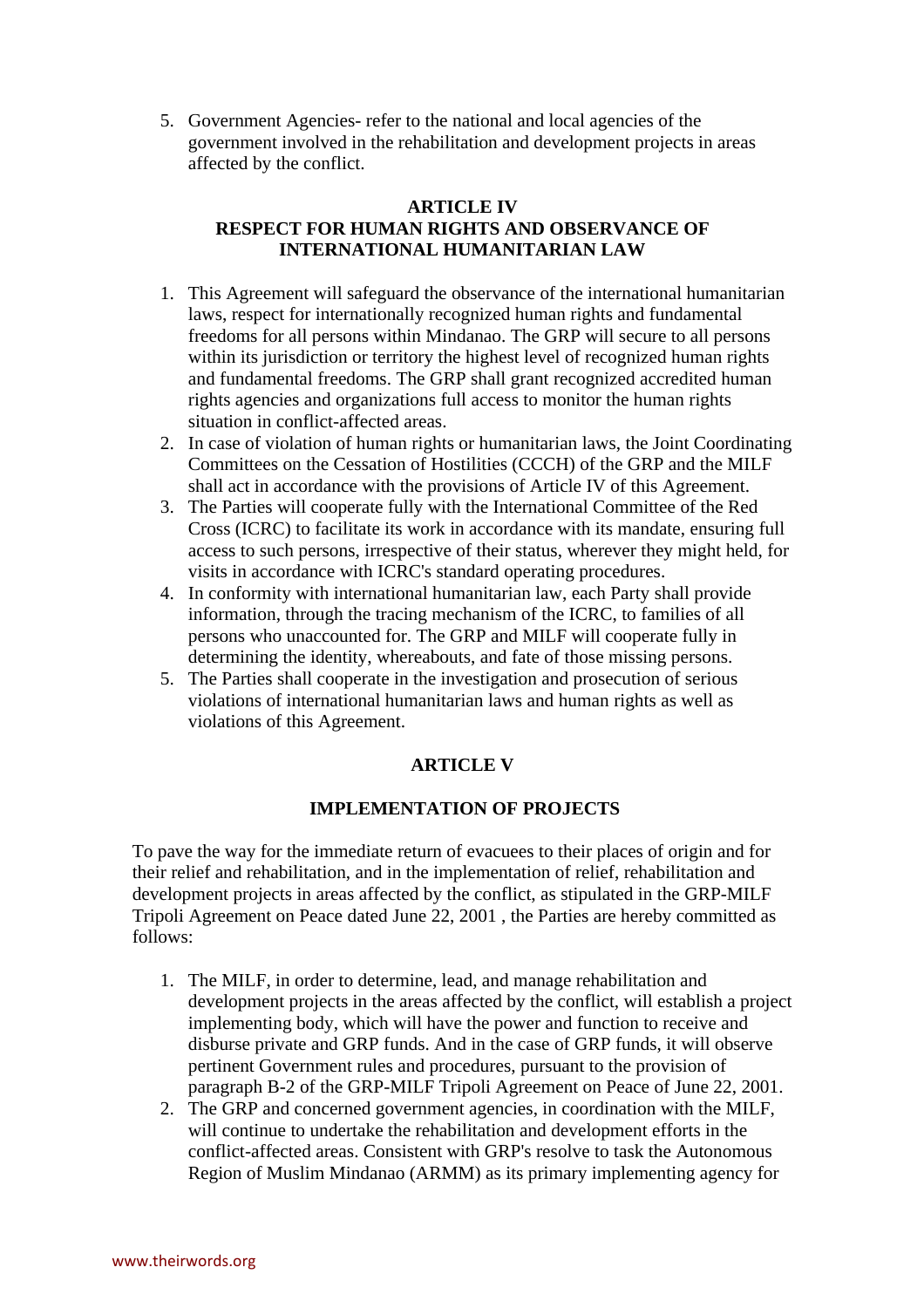development, the ARMM shall enter into contractual relations within its charter, pertaining to rehabilitation and development, with MILF project implementing body. Likewise with other government development agencies outside ARMM areas.

- 3. The Parties shall safely return evacuees to their places of origin and provide all necessary financial/material and technical assistance to those evacuees for them to start a new life. The GRP shall award reparations for the properties lost or destroyed by reasons of the conflict, upon reasonable proof thereon as mutually verified and acknowledged by both parties.
- 4. The Parties shall maintain an inventory or record of all relief and rehabilitation assistance or projects actually extended by the GRP and other private entities to the evacuees in the conflict-affected areas.
- 5. The MILF will submit to the GRP the name, structure, and personnel or its project implementing body assigned to determine, lead and manage rehabilitation and development projects in the areas affected by the conflict as provided in the GRP-MILF Tripoli Agreement on Peace dated June 22, 2001.
- 6. The Parties will formulate work-programs, which will identify and /or define the areas of cooperation and complementation for the benefit of the people affected by the conflict, which may be agreed upon by the Parties.
- 7. During the implementation of rehabilitation and development projects, the GRP-CCCH and the MILF-CCCH shall see to it that the commitment of the Parties to peace are strictly observed in accordance with the Implementing Guidelines on the Security Aspect of the GRP-MILF Tripoli Agreement on Peace of June 22, 2002.
- 8. The parties shall seek the assistance of the Islamic Development Bank (IDB) as partner in the pursuit of rehabilitation and development projects.

# **ARTICLE VI MONITORING MECHANISM**

The Parties shall take steps to activate the Monitoring Team with representatives of the Organization of Islamic Conference (OIC) in order to:

- 1. Monitor the implementation of all rehabilitation and development projects, the observance of international humanitarian laws and internationally recognized human rights, and the protection of evacuees and displaced persons, and their safe return to their place of origin, in the areas affected by the conflict;
- 2. Coordinate its Monitoring activities with the Coordinating Committee on the Cessation of Hostilities (CCCH) of both Parties and the project implementing agency of the MILF;
- 3. Formulate its internal rules and procedures to govern the conduct of its monitoring activities;
- 4. Serve as an advisory body to the GRP and MILF Panels in the implementation of this Agreement, and other related agreements.

The Parties shall continue monitoring existing government relief, rehabilitation and development projects managed and funded by its agencies in the areas affected by the conflict, in coordination with the Monitoring Team and the MILF project-implementing agency, to avoid overlapping of activities.

## **ARTICLE VII ADMINISTRATIVE AND SUPPORT ARRANGEMENTS**